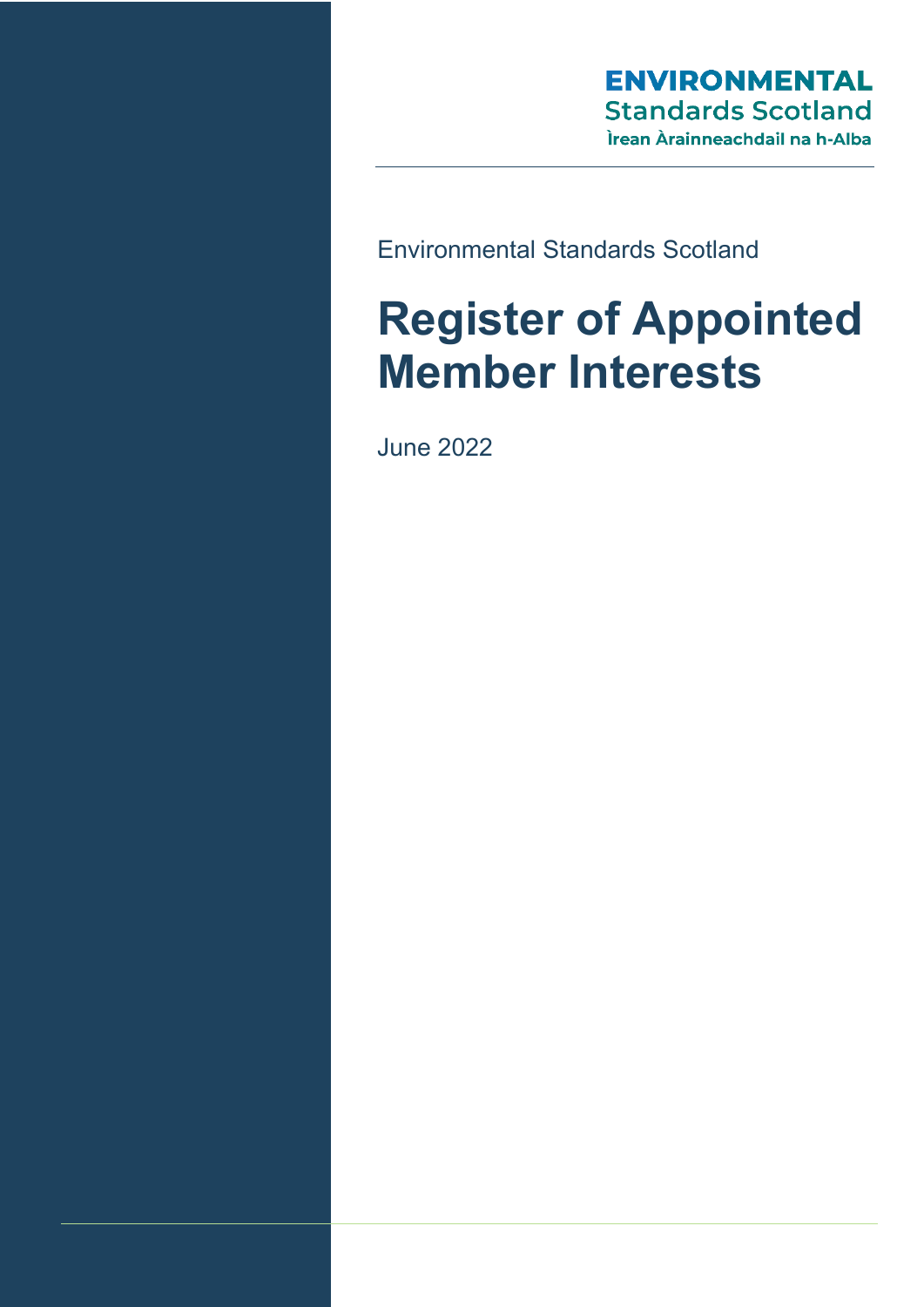## **Register of Appointed Member Interests**

#### **Category One: Remuneration**

[Environmental Standards Scotland Code of Conduct,](https://environmentalstandards.scot/wp-content/uploads/2022/06/Board-Standing-Orders-Final-20220622.pdf) Section 4, paras 4.4 – 4.12 refer.

| <b>Member</b>                                                           | Organisation                                               | <b>Role</b>                     |
|-------------------------------------------------------------------------|------------------------------------------------------------|---------------------------------|
| <b>Richard Dixon</b>                                                    | Consultant                                                 | Sole Trader                     |
| <b>Marie Fallon</b>                                                     | Northumberland National<br><b>Park Authority</b>           | <b>Board Member</b>             |
| <b>James Martin</b>                                                     | <b>Scottish Legal Complaints</b><br>Commission             | Chair                           |
| Paul McAleavey                                                          | <b>European Commission</b><br><b>Joint Research Centre</b> | Employed as EU civil<br>servant |
| Annalisa Savaresi                                                       | University of Stirling                                     | <b>Senior Lecturer</b>          |
|                                                                         | University of Eastern<br>Finland                           | <b>Associate Professor</b>      |
| <b>Appointed Member to</b><br><b>Audit and Risk</b><br><b>Committee</b> | Organisation                                               | <b>Role</b>                     |
| <b>Richard Dixon</b>                                                    | Consultant                                                 | Sole Trader                     |
| <b>Marie Fallon</b>                                                     | Northumberland National<br><b>Park Authority</b>           | <b>Board Member</b>             |

#### **Category Two: Other Roles**

Environmental Standards Scotland Code of Conduct, Section 4, paras 4.13 – 4.14 refer.

*(nil)*

#### **Category Three: Contracts**

Environmental Standards Scotland Code of Conduct, Section 4, paras 4.15 – 4.16 refer.

*(nil)*

#### **Category Four: Election Expenses**

Environmental Standards Scotland Code of Conduct, Section 4, para 4.17 refers.

*(nil)*

#### **Category Five: Houses, Land and Buildings**

Environmental Standards Scotland Code of Conduct, Section 4, paras 4.18 – 4.19 refer.

*(nil)*